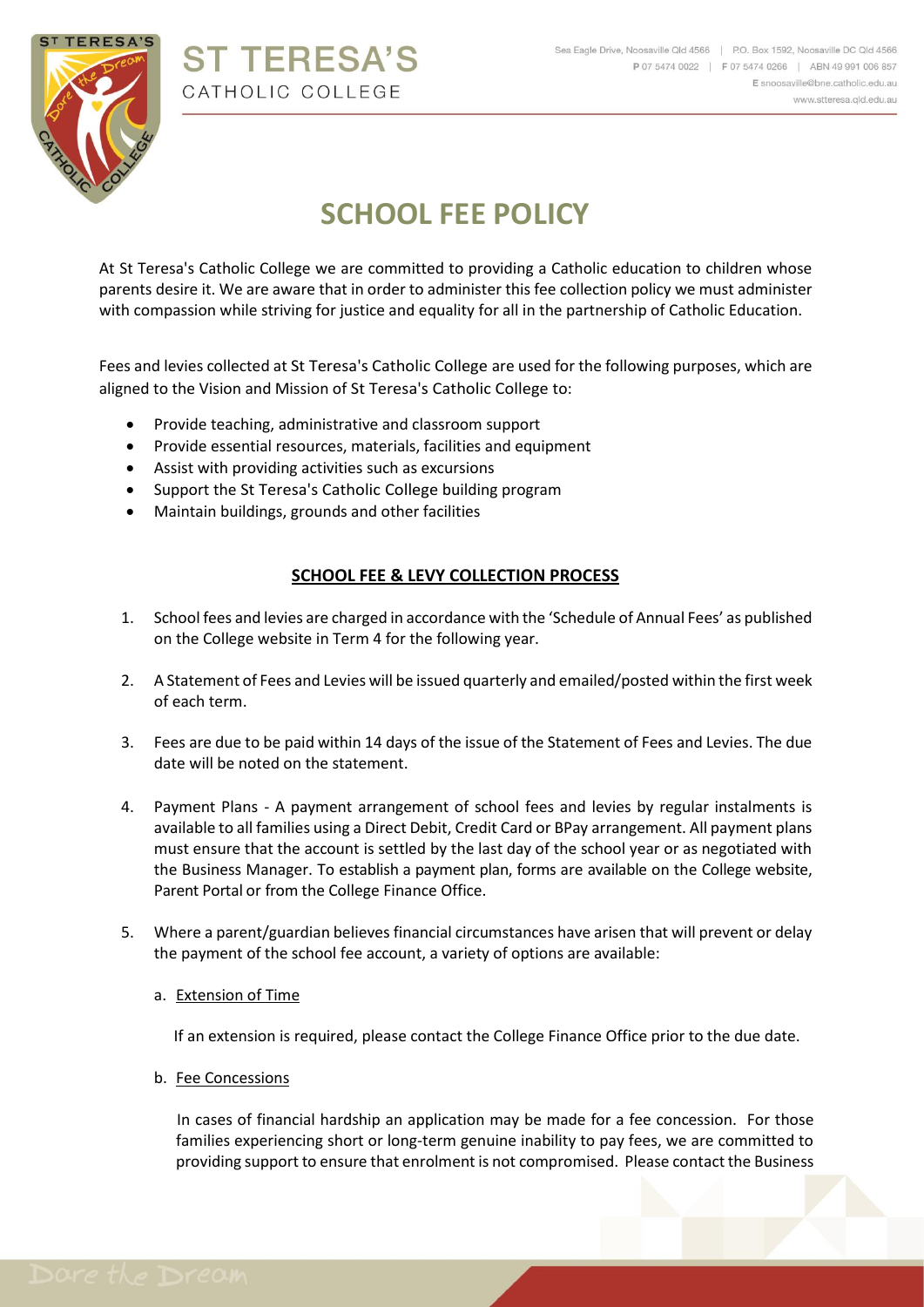Manager for further information concerning the concession application process:-

- (i) Concession applications are accepted at the commencement of each year or at any point initiated by the family. Concessions are issued for a maximum period of 12 months within a calendar year. Consideration for a subsequent 12-month period will require a new application.
- (ii) A compassionate and just approach under the mission and values of Brisbane Catholic Education and St Teresa's Catholic College is used when reviewing applications. The same process is adopted by all Brisbane Catholic Education Schools/Colleges for assessing eligibility.
- (iii) Concession application forms are available from the College Finance Office.
- (iv) All matters are dealt with on a confidential basis.

#### **RECOVERY OF UNPAID FEES**

In fairness to families who pay their school fees regularly and on time, our College will follow up all overdue school fee accounts.

- a. Where a payment plan or other arrangement is not in place, a reminder statement/notice/letter will be issued within 7 days to any family who has not settled their school fee account by the due date.
- b. If payment or a suitable response is not received within 7 days of the reminder statement, contact with the parent will be made via telephone, mail or email.
- c. If after two weeks from this second reminder satisfactory arrangements have not been reached, the account may be sent to the College Debt Collection Agency. In serious cases, where there is clear capacity to pay outstanding fees, legal options may be pursued by the College.
- d. Legal costs, direct debit rejection fees and any debt collection costs or other costs incurred will be at the family's expense.

# **LATE or MID TERM ENROLMENT**

New students entering St Teresa's Catholic College after the commencement of the term may be charged on a pro-rata basis for the remaining weeks of the term where appropriate at the Principal/Business Manager's discretion.

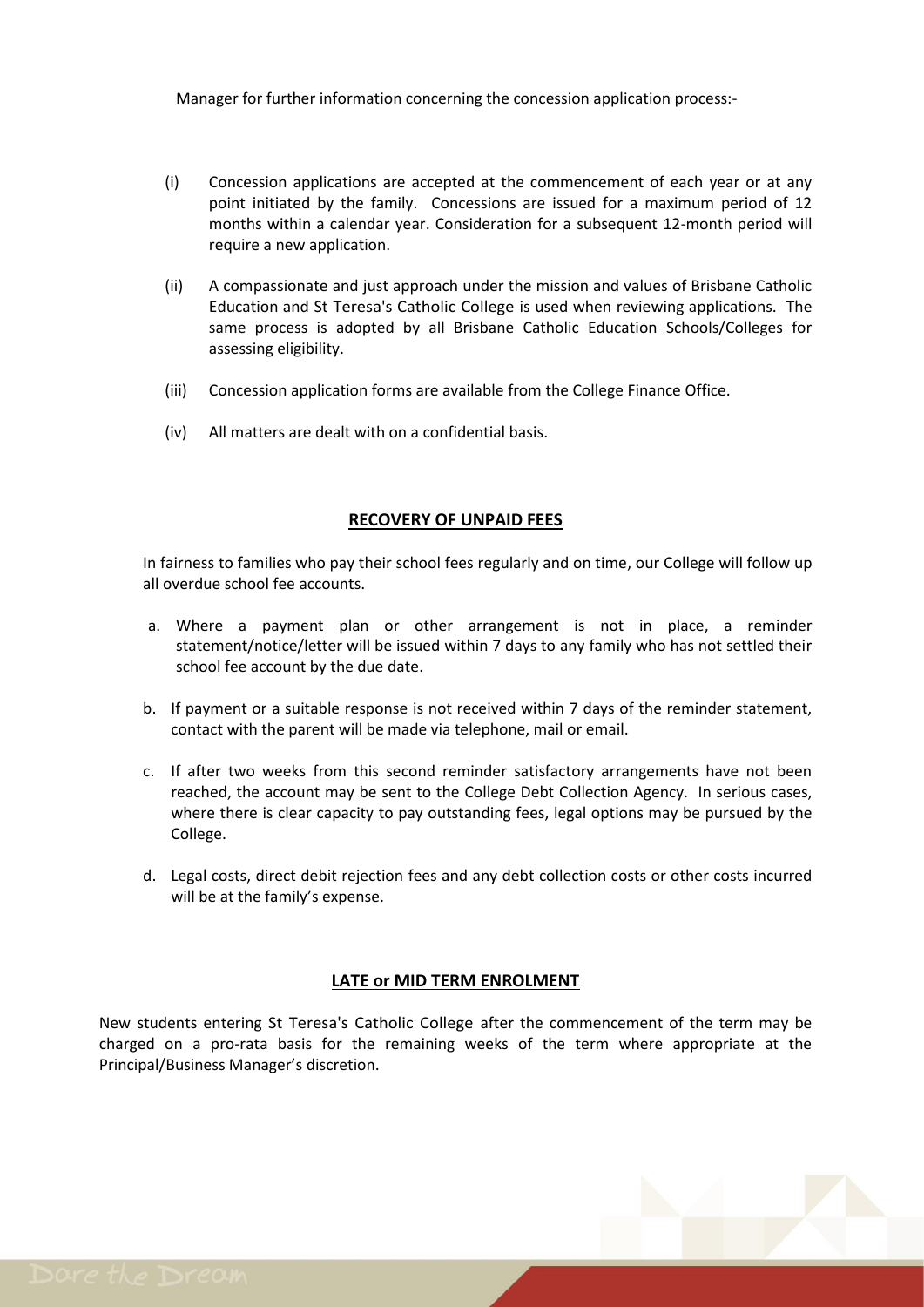### **TERMINATION OF ENROLMENT**

Fees and levies will be payable for the whole term in which the enrolment is terminated.

1. Tuition Fees

To request a reduction in fees payable, a written request must be made to the Principal at the time of notification and may be granted at the Principal's discretion.

#### 2. Capital Levy

- a. The Capital Levy is charged each term.
- b. There will be no partial refund of the Capital Levy
- 3. Community Levy

The Community Levy is charged per family in Term 1 for the entire year. Any refund will be on a per term basis.

4. General Resource/Subject /ICT Levy

These levies will be refunded as at the date the College is advised that the student leaves the College. Levies are payable annually in Term 1 and may be refunded on a pro-rata basis at the Principal/Business Manager's discretion.

**Note**: A fee of **\$150** will be withheld by the College for all pro-rata refunds of the General Resource/Subject/ICT Levy. This is to cover school start-up costs, including text book and device purchases, insurance and licensing, and other sundry items.

All resources such as student text books, library books and laptops/iPad/chargers must be returned to the College on the students last day of enrolment. You will be charged for any resources not returned to the College at that time.

Should any fees remain outstanding, they will be payable as per the normal payment terms. Accounts in credit will be refunded within 30 days.

# **REFUNDS**

#### **ENROLMENT BOND**

At the time of Confirmation of Enrolment a bond of **\$500** is required. Only **\$300** of this bond is refundable. This refund will be applied to the account in Term 4 of Year 12 or upon the student being withdrawn from the College, whichever shall occur first.

The cost of replacement/repair for text books, library books and laptops/iPad/chargers will be deducted from the Bond before any refunds are given.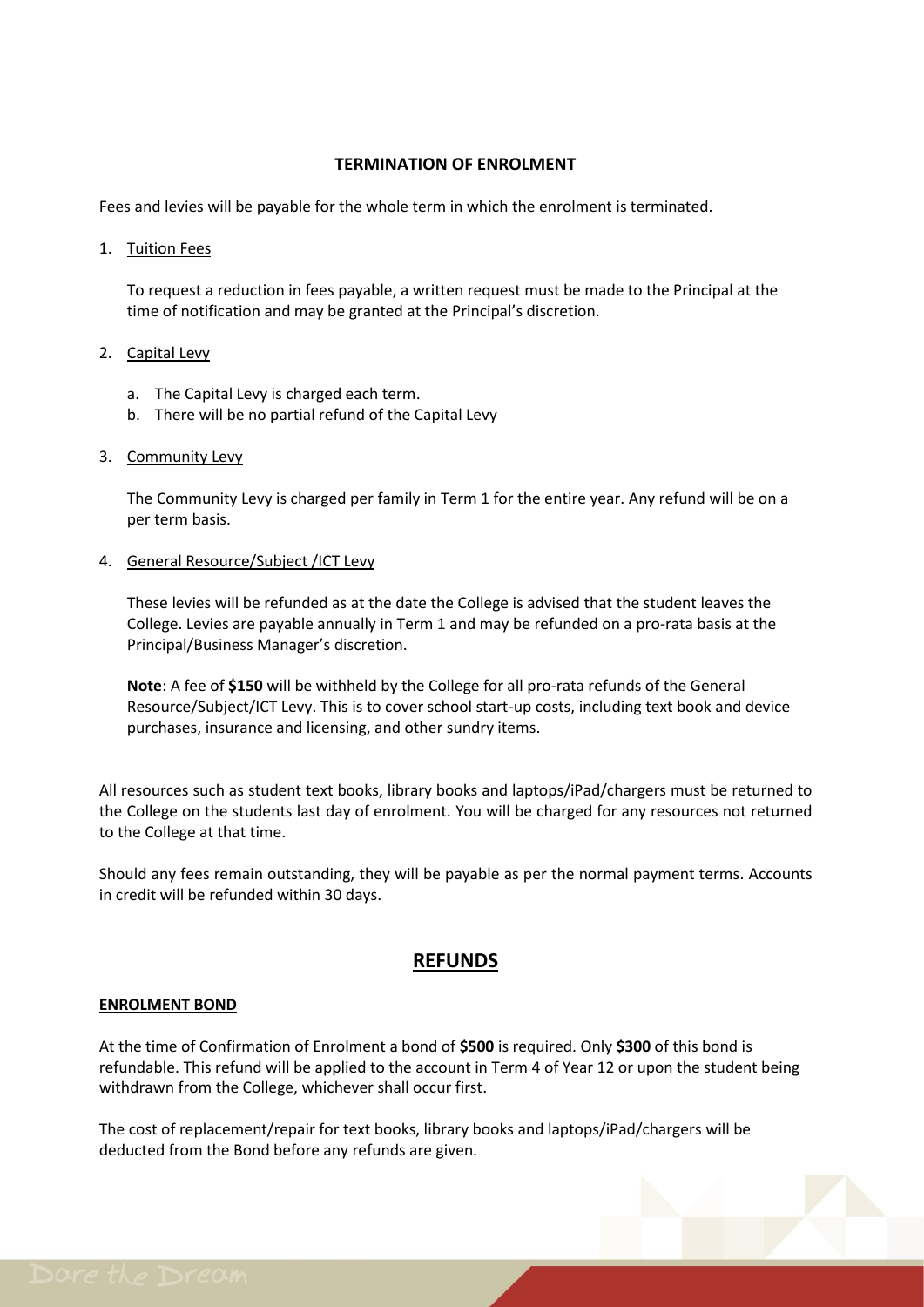# **EXTRA CURRICULAR ACTIVITIES (incl. CAMP)**

Refunds for camps and excursions will be provided at the discretion of the Principal based on individual circumstances. An application for a refund must be addressed to the College Principal in writing. This can be emailed to [snoosaville@bne.catholic.edu.au](mailto:snoosaville@bne.catholic.edu.au)

All costs charged on a per head basis (e.g. food, accommodation, individual nomination fees) may be refunded. Fixed costs (e.g. cost of the bus, venue hire, team nominations) will not be refunded.

Once approved, refunds will be credited to the family account after the camp or excursion has occurred and all costs associated with the activity have been paid. In some cases, this process may not be completed until the term following the activity date.

# **CHANGE OF SUBJECT**

- a. The amount of the refund for the subject a student is changing from will be assessed on an individual basis in consultation with subject teacher, Business Manager and/or Financial Secretary.
- b. The amount charged for the subject the student is changing to will be assessed on an individual basis in consultation with the subject teacher, Business Manager and /or Financial Secretary.

# **INSTRUMENTAL MUSIC LESSONS**

- a. No refunds are given for Instrumental Music lessons missed by students. Instrumental Music teachers will make up lessons missed due to Public Holidays or other College activities.
- b. Due to staffing of Instrumental Music, no part term refunds will be made. Parents make a term commitment when enrolling their student in the above program. An Instrumental Music Cancellation Notice needs to be completed and forwarded to the office so records can be amended and subsequent terms will not be charged.

# **VET SERVICES**

Refunds of VET Services will be given on a pro-rata basis for consumable costs where students leave before the completion of the VET service. There will be no refund of the VET Levy as the funds are paid to an external provider, from whom no refund is available.